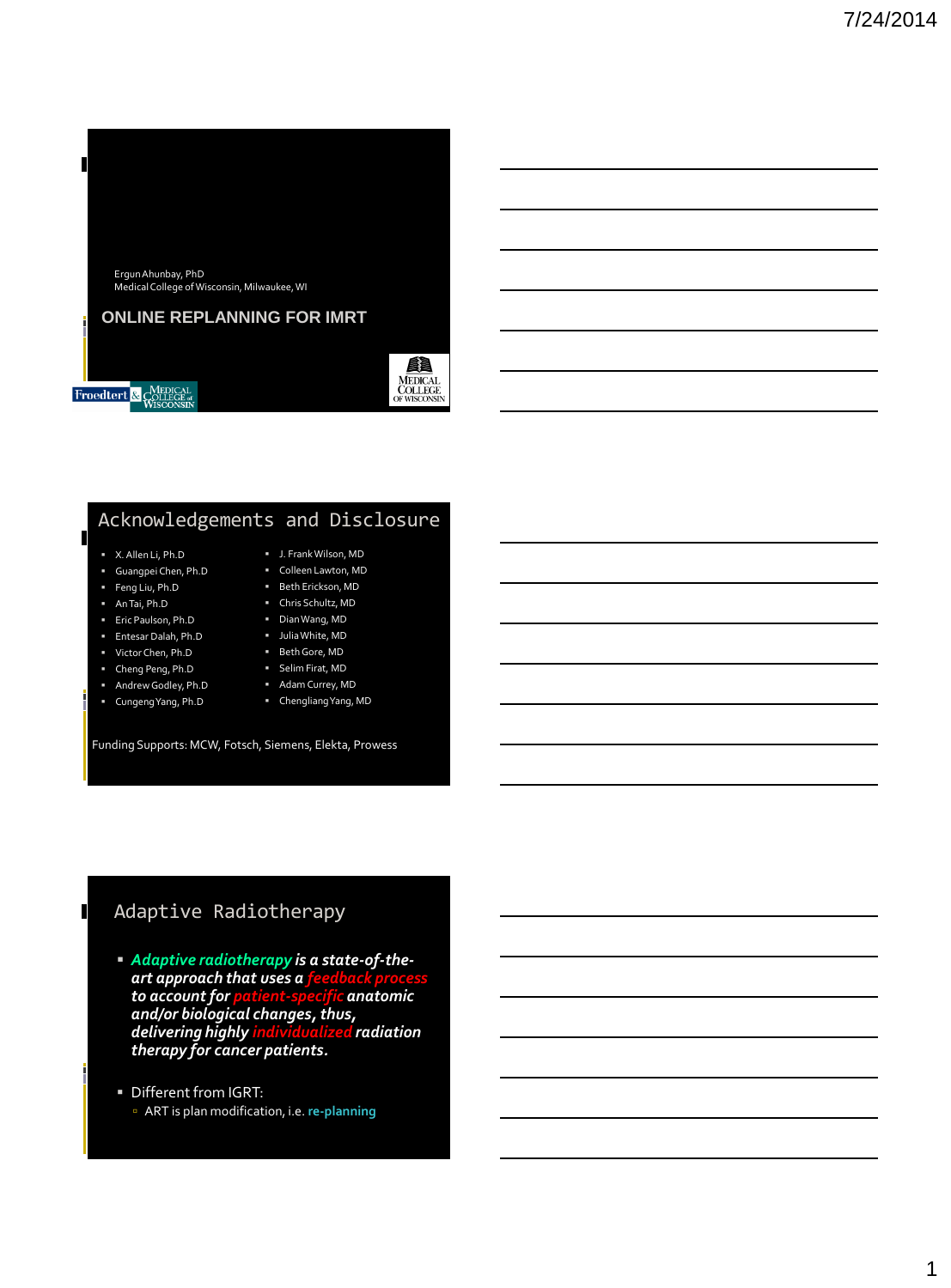#### $\blacksquare$ Time Scales of Adaptive Radiotherapy



## Online Adaptive Radiotherapy

- **Online Adaptive RT involves modification of** the treatment plan *before the delivery of the fractional dose* to accommodate the *interfractional* variations in:
	- Patient anatomy

 $\mathbf I$ 

 $\blacksquare$ 

- Tumor or organs at risk
- Physiology, biology
	- Proliferation, radiosensitivity, response, cell density, hypoxia, etc.

#### Main challenge : Speed

Need to generate a dedicated plan in *a very short amount of time* (couple of minutes)

#### Good News:

- 1. the adaptive plan does *not have to be from scratch*.<br>
Many components of the daily plan similar to the original plan,<br>
2. Anatomy<br>
2. Optimum plan parameters<br>
2. Many plan decisions
	- -
- 2. Technological improvements and computational power increase the speed of plan generation e.g. Graphical Processing Units (GPU)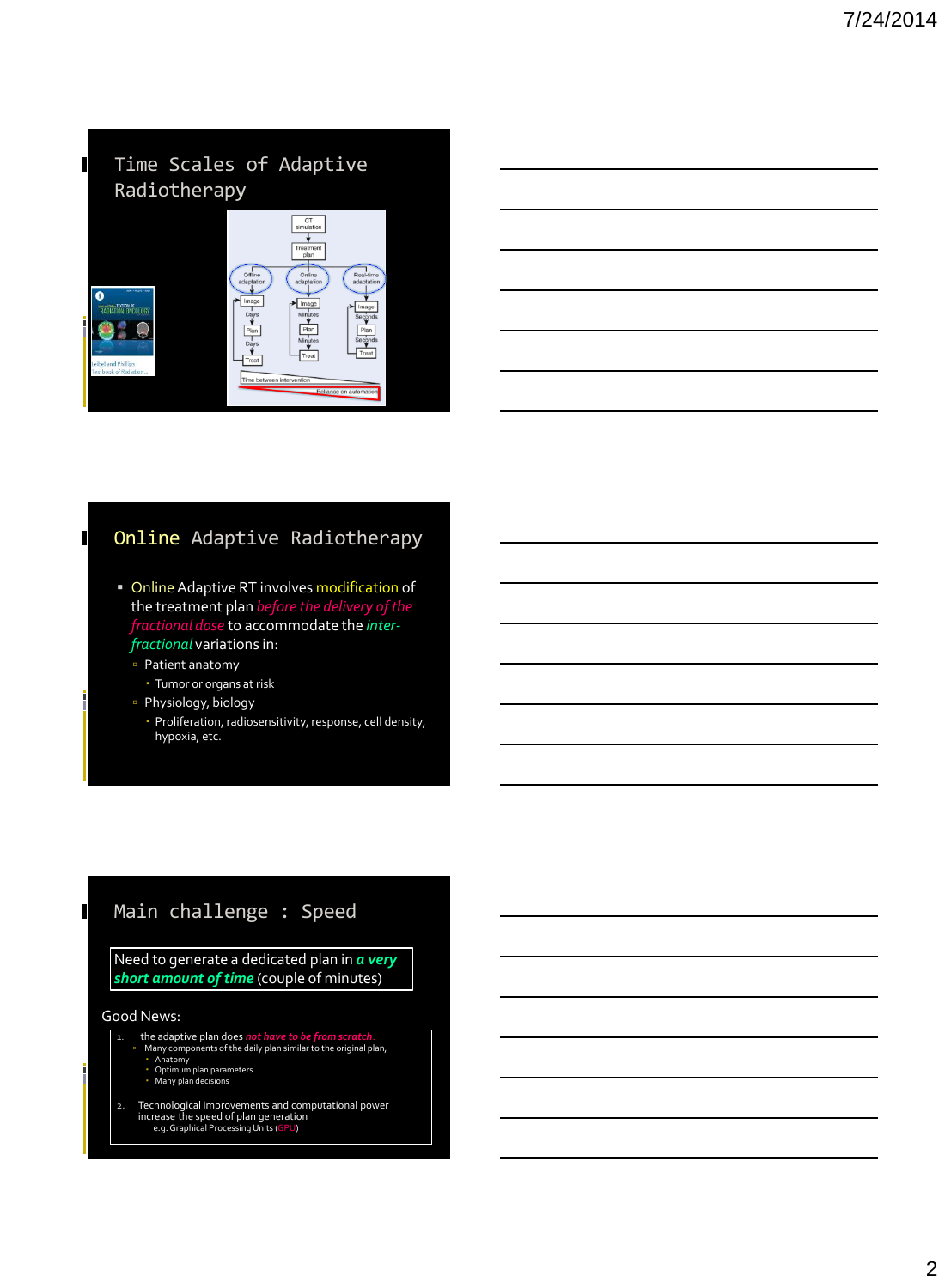# Increase in computer speed

Graphical Processing Unit (GPU) accelerated processes:

- daily image
- reconstruction • dose calculation
- DIR

 $\mathbf I$ 

• optimization

| Chunhua Men <sup>1</sup> , Xueiun Gu <sup>1</sup> , Donrin Choi <sup>2</sup> , Amitava Maiumdar <sup>2</sup> ,<br>Ziyi Zheng', Klaus Mueller' and Steve B Jiang'                                                                     |
|--------------------------------------------------------------------------------------------------------------------------------------------------------------------------------------------------------------------------------------|
| <sup>1</sup> Department of Radiation Oncelsary, University of California Sun Diggs, La Jolla, CA 92037,                                                                                                                              |
| 184.4<br><sup>2</sup> San Diego Sepercomputer Corner, University of California San Diego, La Jolla, CA 92093, USA<br><sup>1</sup> Center for Yinaal Compating, Computer Science Department, Store Brook University,<br>NY 11784, USA |
| E-rail: shiarutilsusd.edu                                                                                                                                                                                                            |
| Received 10 August 2009, in final form 21 September 2009                                                                                                                                                                             |
| Published 14 October 2009<br>GPU-based high-performance computing<br>for radiation therapy                                                                                                                                           |
| Xun Jia <sup>1</sup> , Peter Ziegenhein <sup>2</sup> and Steve B Jiang <sup>1</sup>                                                                                                                                                  |
| <sup>1</sup> Deparment of Radiation Oncology, University of Texas Southwestern Medical                                                                                                                                               |
| Coster, Dallas, TX 75300, USA<br><sup>2</sup> Joint Department of Physics. The Institute of Cancer Research and The Royal<br>Marsden NHS Foundation Trust, SM2 5NG, SUTTON, UK                                                       |
| E-mail: XunJia@UTSouthwestern.edu, Steve Jiang@UTSouthwestern.edu and<br>Peter Ziegenheit O'icrae ak                                                                                                                                 |

#### Computation speed can only help if automated

- Automation: The critical issue
	- **Some processes are** hard to automate  $(\bigstar)$ ,



# Main limitation of Adaptive Replanning:

 $\blacksquare$ 

- Imaging In-room Image quality is critical for ART Cone beam < kV fan beam CT < MRI
	-

### Imaging is limited in:

- Microscopic disease spread Visualization of tumor biology
- Functional/Physiological imaging specificity/sensitivity is not reliable yet
- Definition of CTV is not based on visualization but mostly probabilistic<br>• With large PTV-CTV margins , also the invisible microscopic disease<br>was being irradiated. (Vanherk , Acta Oncol, 2008)<br>• Drastic reduction of PTV m
-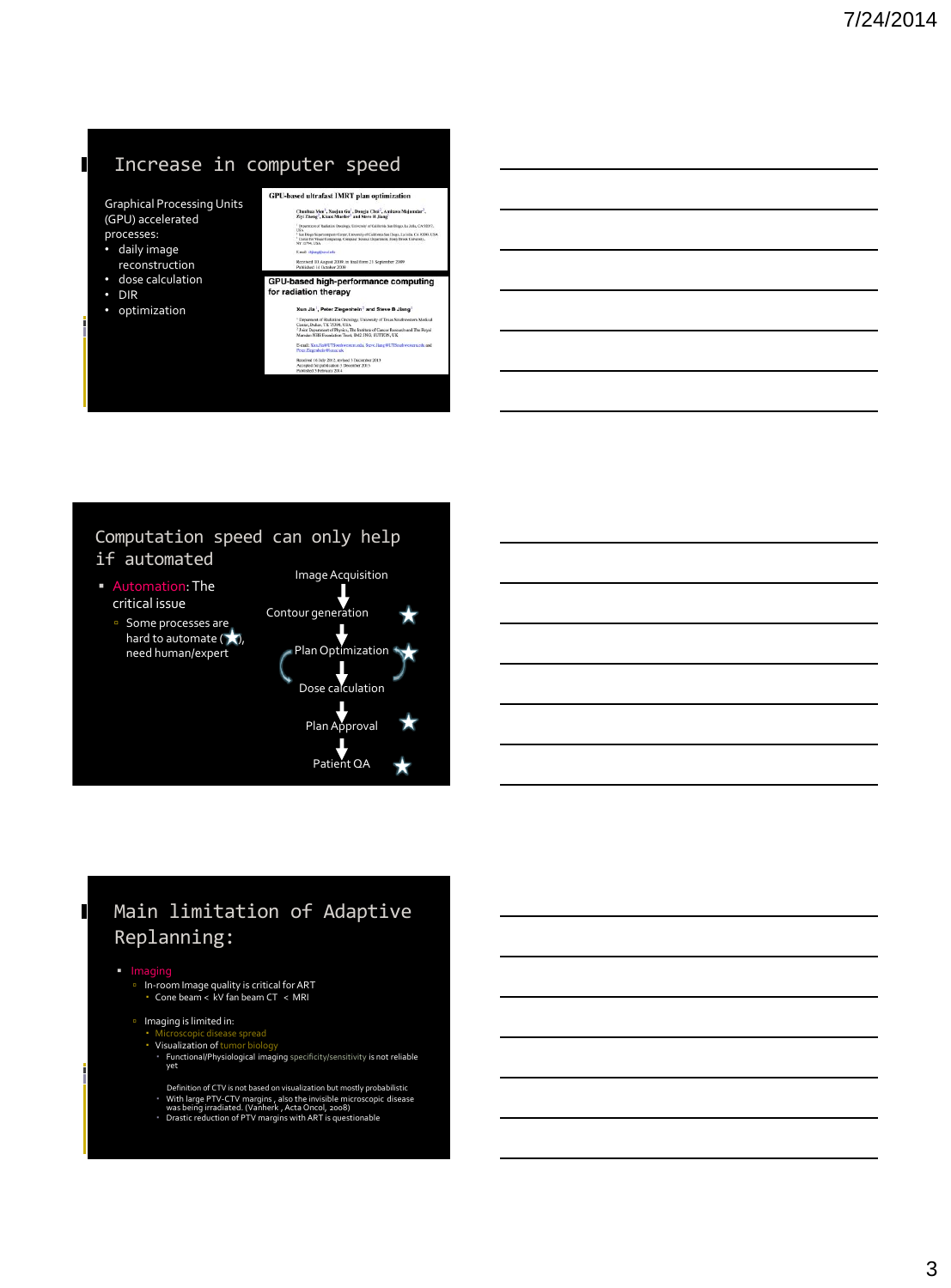## Major challenge for online replanning:

#### Contour delineation on the daily images

- Very time consuming process, still not fully automatable
- Auto contouring: Best option: DIR (Deformable Image Registration + Auto-segmentation)
	- **Accuracy is not perfect**
	- Not 100% reliable
	- Visual verification by human expert necessary



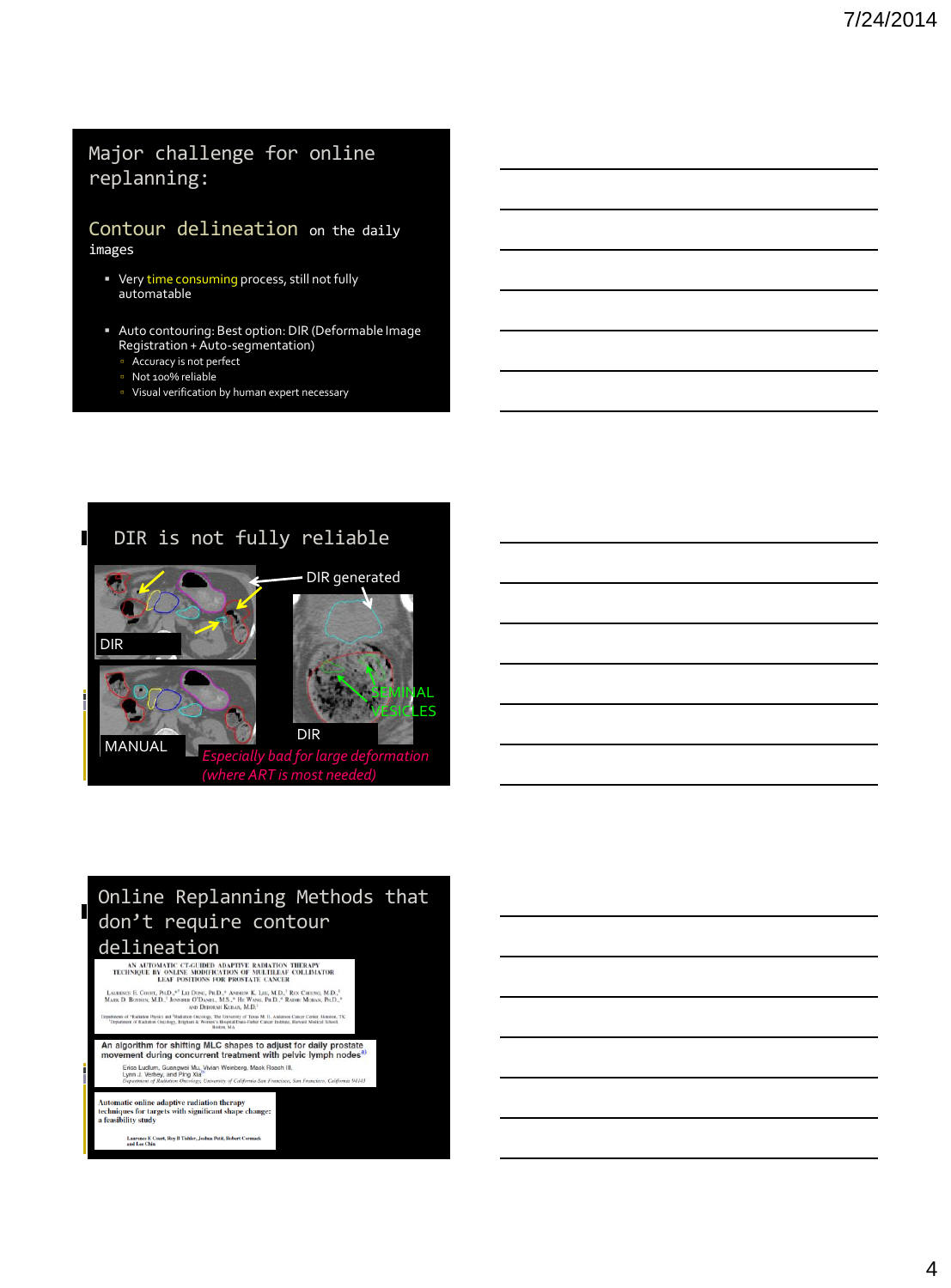



Slice-by-slice 2D rigid registration for each MLC pair (Court, et al 2005)

Applying different shifts for prostate and pelvic lymph nodes (bony anatomy). (Ludlum, et al 2007)

# Selecting from a pool of plans

- Plan pool
	- **p** "process first tries to find a best plan for the daily target from a plan pool, which consists of the original CT plan and all previous reoptimized plans"

Li 2011 PMB



Virtual couch shift (VCS): accounting for patient translation and rotation by online IMRT re-optimization

> G H Bol, J J W Lagendijk and B W Raaymakers O 11 DOI, J J W Lagentujk and D W Kaaymakers<br>Department of Radiotherapy, University Medical Center, Heidelberglaan 100, 3584 CX Utre<br>The Netherlands E-mail: e.h.bol@u trecht.nl  $\label{eq:reco} \text{Received 2 November 2012, in final form 25 March 2013}$  Published 15 April 2013



needed but optimization used to match rotated/translated pretreatment dose distribution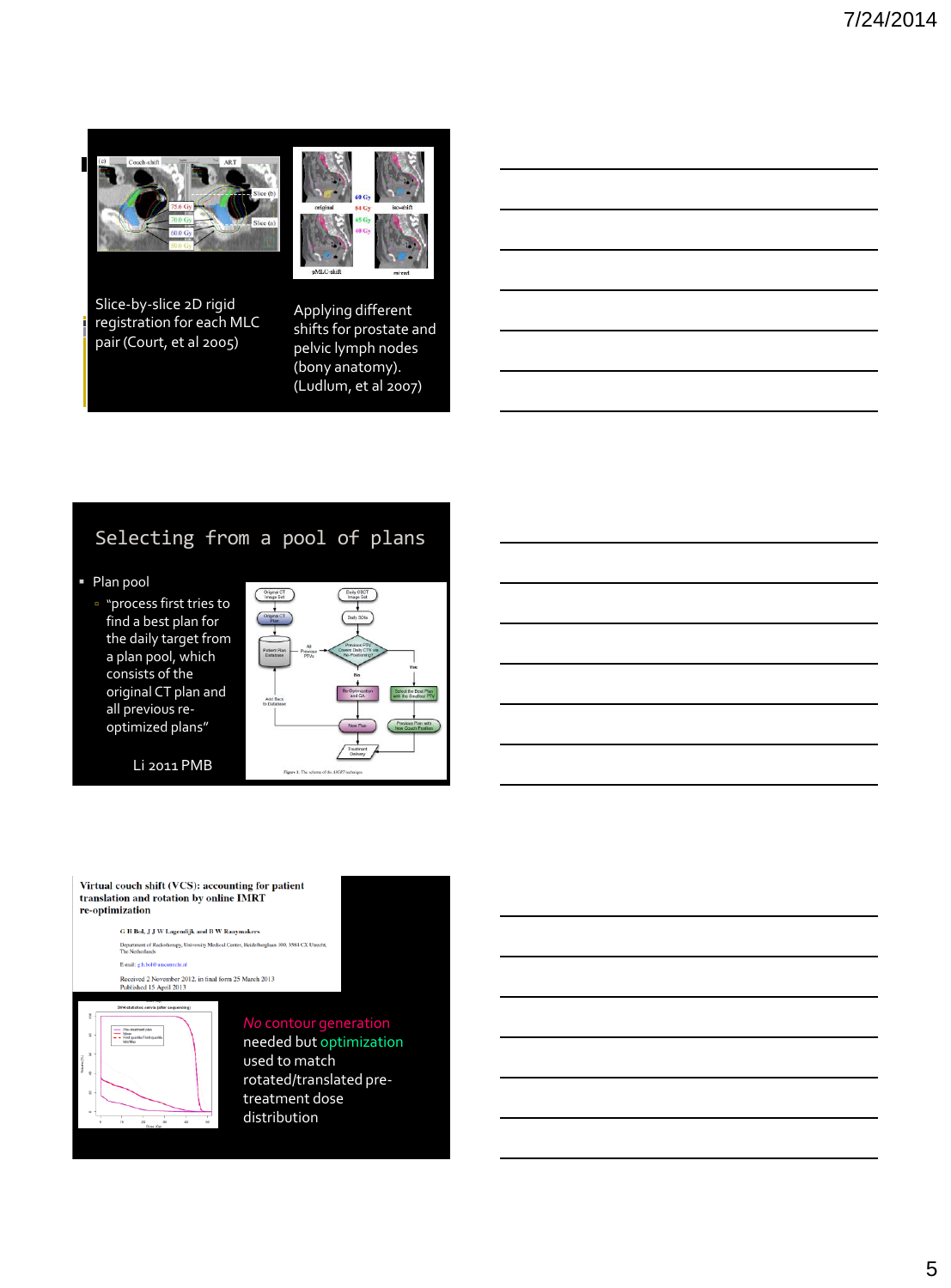## Challenges of Online Replanning:

#### Plan Optimization

To get best quality, optimization is needed

 $\blacksquare$ 

 $\blacksquare$ 

 $\blacksquare$ 

- Challenge: to make a new optimization without an expert (physicist, physician) present, and in a quick, automated and reliable manner:
- With the help of faster computing (e.g. GPU), the actual optimization itself can be very fast<br>(Men et al 2010, Peng et al 2012, Lu 2010, ...)<br>|- Complete IMRT < 1m , fluence based or Direct Aperture Optimization
- Main time consuming part is the "trial and error" tweaking process to determine the<br>*clinically* optimum Objective Function (OF)<br>○ Different than the Pareto optimum OF
- Attempts to automated IMRT optimization exist, eliminating the human intervention

### Aperture Morphing Methods: *No need of online plan optimization*

 Changing the segment shapes based on the relationship between the planCT and daily CT contour in the Beam's Eye View



Mohan, et al IJROBP 2005

#### Aperture Morphing Methods

- Mohan 2005<br>□ Using the target + OAR overlap projections<br>□ 2D demons DIR to morph intensity map<br>• Followed by MLC seqmentation
	-
	-

- Feng 2006<br>
Defing 3D DIR vector field → collapse to each beam angle (2D vector field)<br>
· Deform segment shapes with the 2D VF<br>
· Changing MLC positions directly  $\frac{1}{N}$ <br>
· Using only the target contour projection
	-
	-
- Ahunbay 2008
	-
	- Using a linear distance relationship Using only the target contour projection Changing MLC positions directly
	-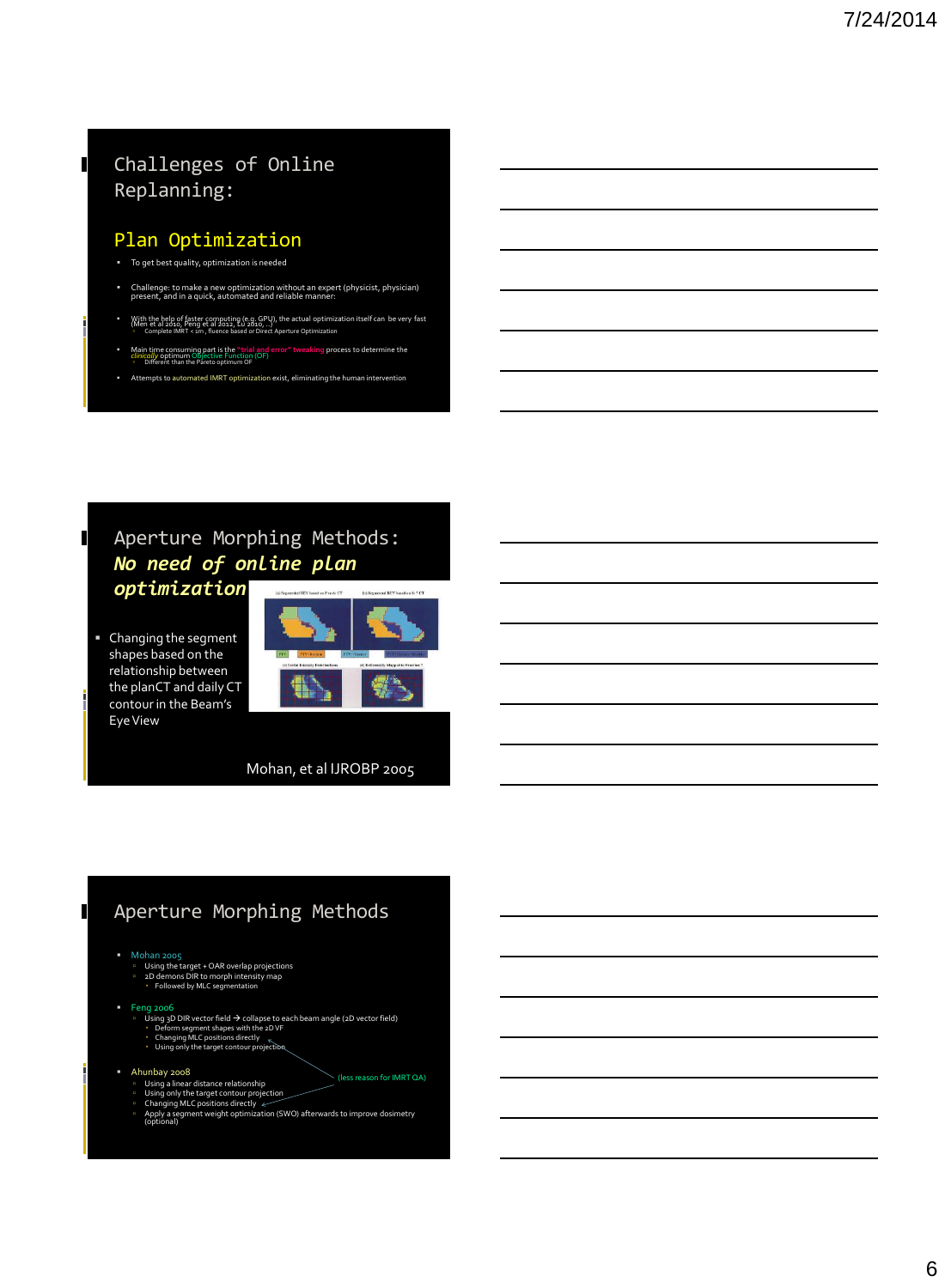

Morphing the aperture shapes based on the deformation in the PTV projection from BEV of each beam

#### Gradient Maintenance Method

- the dose gradient around the target toward each OAR is maintained same as in the original plan.
- **Only requiring delineation of new target**
- The daily optimization is more automatable since the achievable dose gradients don't change with daily anatomy



Ahunbay and Li, ASTRO 2013

# Challenges for Online Replanning

- Plan approval by the physician<br>
 Compare to the original plan and/or IGRT reposition plan<br>
 Limiting approval to:<br>
 When plan quality is not equal to or better than the compared plan
- **IMRT QA**

 $\blacksquare$ 

- (is it really warranted?)
- Filmiting the MLC positional variations would minimize requirement<br>- Aperture morphing methods modifying MLCs directly<br>- Direct Aperture Optimization instead of fluence optimization<br>- Electronic verification would handle
- 
- 
-